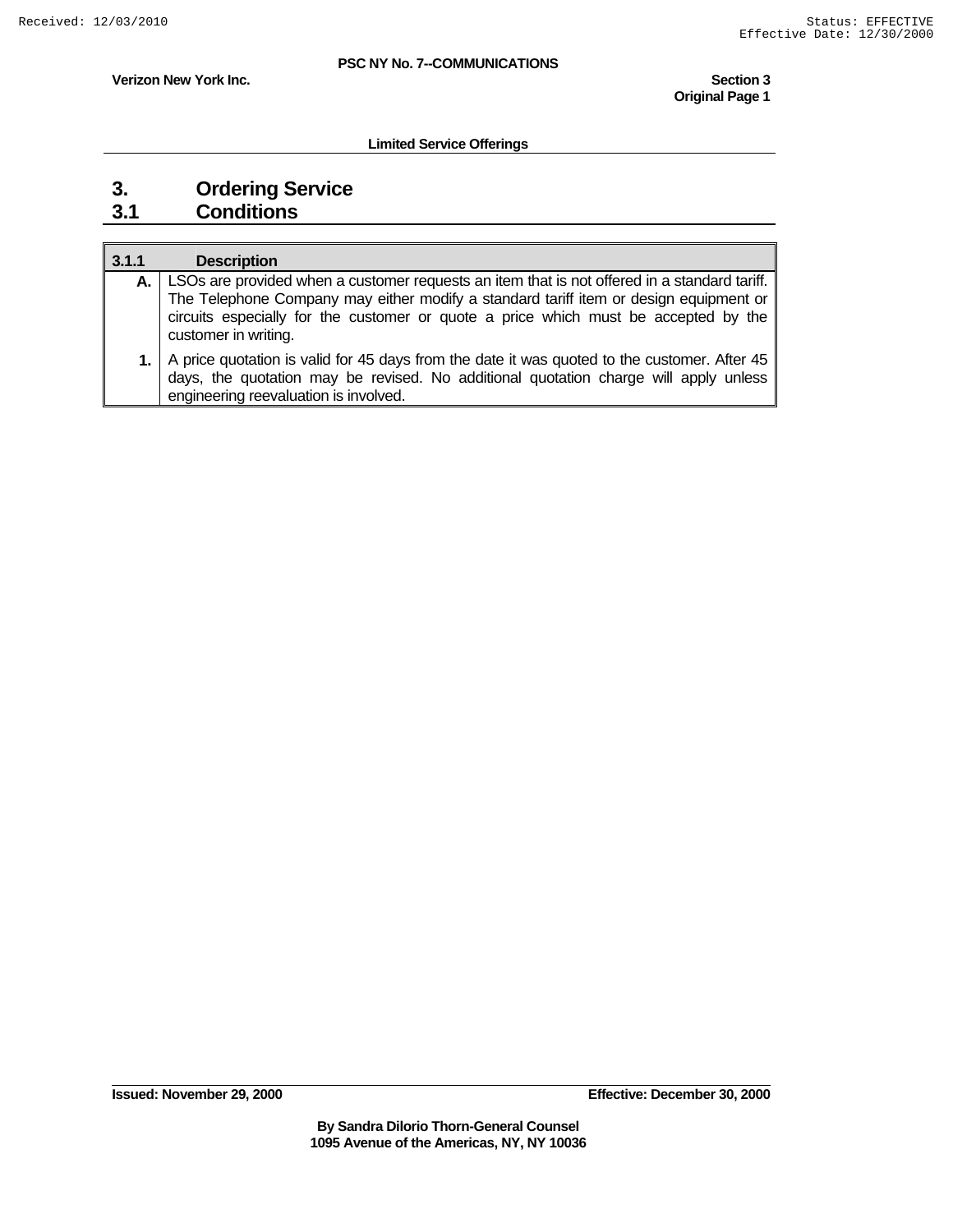**Original Page 2** 

**Verizon New York Inc.** Section 3

**Limited Service Offerings** 

### **3. Ordering Service 3.2 Cancellation Prior to Furnishing of Service/Facilities**

| 3.2.1 | <b>Description</b>                                                                                                                                                                                                                                                                                                                                                |
|-------|-------------------------------------------------------------------------------------------------------------------------------------------------------------------------------------------------------------------------------------------------------------------------------------------------------------------------------------------------------------------|
| А.    | If a customer cancels an LSO request prior to the furnishing of service, the customer is<br>required to pay the Telephone Company for any work already begun.                                                                                                                                                                                                     |
| B. I  | If the customer asked for a price quotation to which a quotation charge applies and<br>withdraws the request after engineering work is begun but before the price is quoted, the<br>quotation charge applies.                                                                                                                                                     |
| C. I  | If the customer cancels the order after accepting a price quotation, the quotation charge<br>applies and in addition the customer is obligated to pay for ordering supplies, any other<br>paper work and any engineering installation or other costs the Telephone Company has<br>incurred up to the day he cancels, less a credit for estimated salvage, if any. |